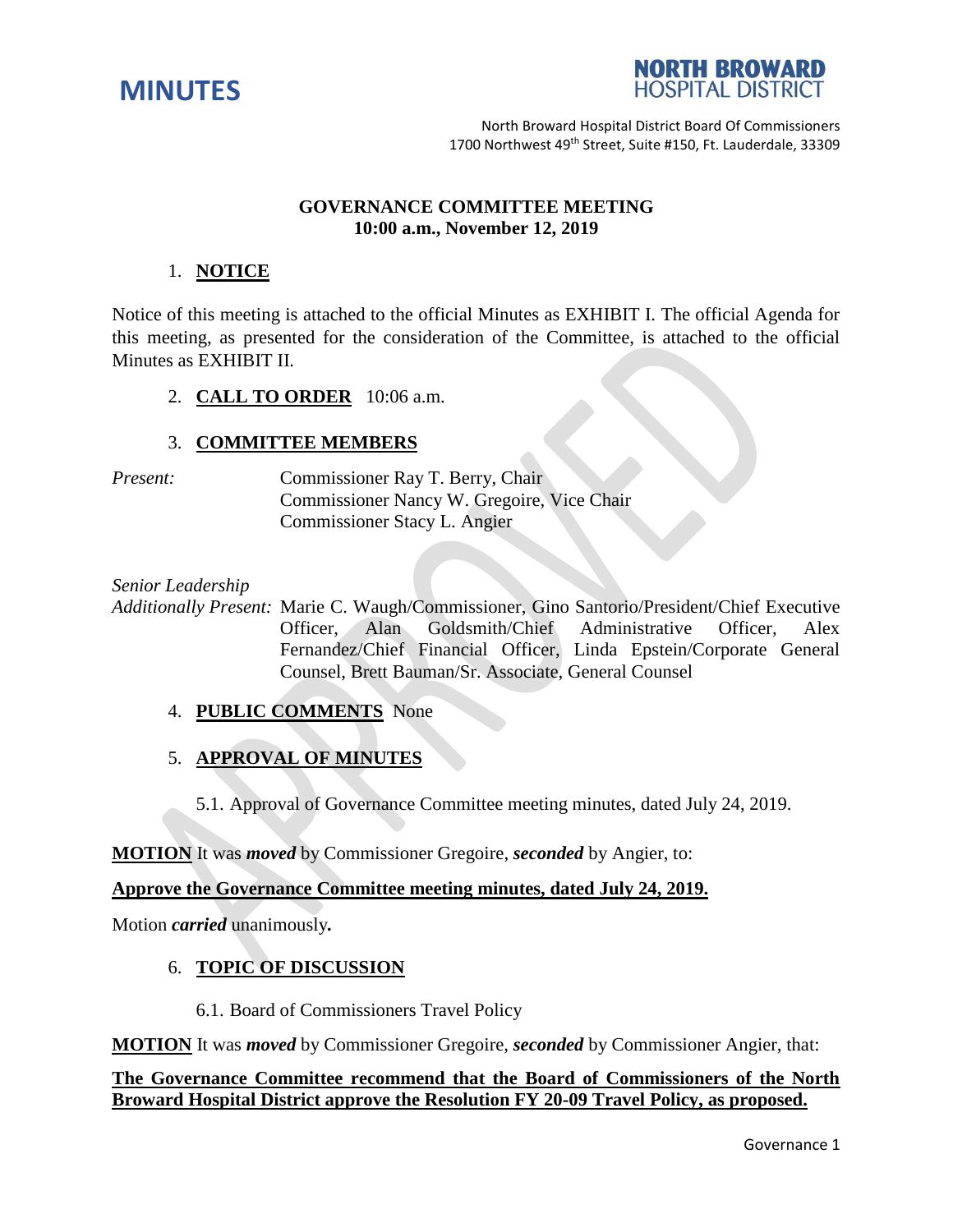



North Broward Hospital District Board Of Commissioners 1700 Northwest 49<sup>th</sup> Street, Suite #150, Ft. Lauderdale, 33309

To ensure the public's understanding of the proposed resolution, Mr. Bauman presented a brief synopsis of the policy at the request of Commissioner Angier.

#### Motion *carried* unanimously.

Ms. Diana Arteaga, VP Governmental Relations & Community Affairs, shared schedules and logistics for upcoming administrative events, as seen below:

- o Broward Days: January 21-22, 2020
- o Safety Net Hospital Days: February 17-18, 2020
	- 6.2. Board of Commissioners Philanthropy Committee Policy

Discussion ensued regarding potential modifications to the policy and standard operating procedures related to sponsorships. It was agreed that sponsorship updates be provided to the board quarterly.

**MOTION** It was *moved* by Commissioner Gregoire, *seconded* by Commissioner Angier, that:

# **The Governance Committee make a recommendation to the full Board of Commissioners of the North Broward Hospital District to have sponsorship activities handled through management with quarterly updates to the Board.**

Motion *carried* unanimously.

6.3. Temporary Appointment of Committee Members to Fulfill Quorums of **Committees** 

In response to certain member's lack of attendance and/or involvement, Chairman Berry requested that a bylaw amendment be drafted addressing temporary appointment of committee members to allow full participation. He in addition suggested a letter be drafted on behalf of the Board, requesting Governor DeSantis replace Commissioner Klein, as a result of his publicly announced resignation and fill the remaining open seats at the Governor's earliest convenience.

**MOTION** It was *moved* Commissioner Gregoire, *seconded* by Commissioner Angier that:

# **Chairman Berry draft a letter on behalf of the Board encouraging the Governor to replace Commissioner Klein's seat, as a result of his publicly announced resignation and fill the remaining open seats.**

Motion *carried* unanimously.

**MOTION** It was *moved* by Commissioner Gregoire, *seconded* by Commissioner Angier that:

# **Commissioner Waugh serve on the Audit Committee and Chairman Berry serve on the Joint Conference Committee.**

Motion *carried* unanimously.